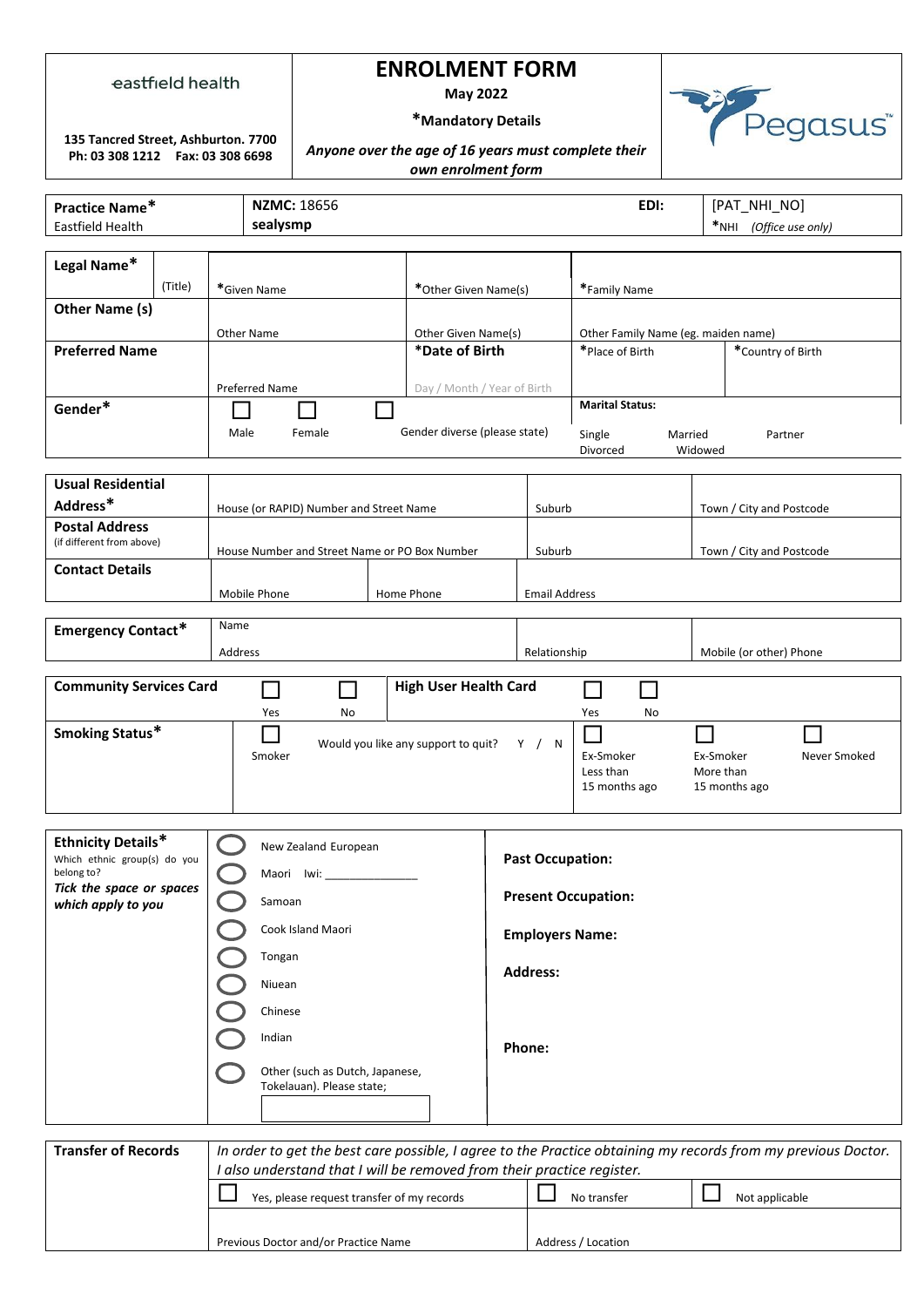### **My declaration of entitlement and eligibility\***

| I am entitled to enrol because I am residing permanently in New Zealand.<br>The definition of residing permanently in NZ is that you intend to be resident in New Zealand for at least 183 days in the next 12 months |                                                                                                                                                                                                                           |  |  |  |  |
|-----------------------------------------------------------------------------------------------------------------------------------------------------------------------------------------------------------------------|---------------------------------------------------------------------------------------------------------------------------------------------------------------------------------------------------------------------------|--|--|--|--|
|                                                                                                                                                                                                                       | I am eligible to enrol because:                                                                                                                                                                                           |  |  |  |  |
| a                                                                                                                                                                                                                     | I am a New Zealand citizen<br>(If yes, tick box and proceed to I confirm that, if requested, I can provide proof of my eligibility<br>below)                                                                              |  |  |  |  |
|                                                                                                                                                                                                                       | If you are not a New Zealand citizen please tick which eligibility criteria applies to you (b-j) below:                                                                                                                   |  |  |  |  |
| b                                                                                                                                                                                                                     | I hold a resident visa or a permanent resident visa (or a residence permit if issued before December 2010)                                                                                                                |  |  |  |  |
| c                                                                                                                                                                                                                     | I am an Australian citizen or Australian permanent resident AND able to show I have been in New Zealand or intend<br>to stay in New Zealand for at least 2 consecutive years                                              |  |  |  |  |
| d                                                                                                                                                                                                                     | I have a work visa/permit and can show that I am able to be in New Zealand for at least 2 years (previous permits<br>included)                                                                                            |  |  |  |  |
| e                                                                                                                                                                                                                     | I am an interim visa holder who was eligible immediately before my interim visa started                                                                                                                                   |  |  |  |  |
| f                                                                                                                                                                                                                     | I am a refugee or protected person OR in the process of applying for, or appealing refugee or protection status, OR<br>a victim or suspected victim of people trafficking                                                 |  |  |  |  |
| g                                                                                                                                                                                                                     | I am under 18 years and in the care and control of a parent/legal guardian/adopting parent who meets one<br>criterion in clauses a-f above OR in the control of the Chief Executive of the Ministry of Social Development |  |  |  |  |
| h                                                                                                                                                                                                                     | I am a NZ Aid Programme student studying in NZ and receiving Official Development Assistance funding (or their<br>partner or child under 18 years old)                                                                    |  |  |  |  |
|                                                                                                                                                                                                                       | I am participating in the Ministry of Education Foreign Language Teaching Assistantship scheme                                                                                                                            |  |  |  |  |
|                                                                                                                                                                                                                       | I am a Commonwealth Scholarship holder studying in NZ and receiving funding from a New Zealand university<br>under the Commonwealth Scholarship and Fellowship Fund                                                       |  |  |  |  |

**I confirm** that, if requested, I can provide proof of my eligibility<sup>\*</sup> □ Fvidence sighted *(Office use only)* □

#### **My agreement to the enrolment process\* NB. Parent or Caregiver to sign if you are under 16 years**

**I intend to use this practice** as my regular and on-going provider of general practice / GP / health care services.

I understand that by enrolling with this Practice I will be included in the enrolled population of Pegasus Health Charitable Ltd PHO (Primary Health Organisation) and my name address and other identification details will be included on the Practice, PHO and National Enrolment Service Registers. **I have been given information** about the benefits and implications of enrolment and the services this practice and PHO provides along with the PHO's name and contact details.

I also understand that I am opted on to NIR (National Immunisation Register). I can decline NIR being notified of immunisations by asking to be opted off.

**I understand** that if I visit another health care provider where I am not enrolled I may be charged a higher fee.

**I have read and I agree** with the Use of Health Information Statement. The information I have provided on the Enrolment Form will be used to determine eligibility to receive publicly-funded services. Information may be compared with other government agencies but only when permitted under the Privacy Act.

**I understand** that the Practice participates in a national survey about people's health care experience and how their overall care is managed. Taking part is voluntary and all responses will be anonymous. I can decline the survey or opt out of the survey by informing the Practice. The survey provides important information that is used to improve health services.

**I agree** to inform the practice of any changes in my contact details and entitlement and/or eligibility to be enrolled.

#### **I agree to abide by the following Terms of Trade:**

All accounts are to be paid within one month of the issue of accounts. If payment in full would cause hardship, please consult our staff, who will help you negotiate an acceptable repayment plan. Overdue accounts referred to a collection agency will incur additional costs which are your responsibility. We reserve the right to provide or obtain information to or from Credit Agencies or any other source in the event of this account not being paid on time.

| <b>Signatory Details*</b>                                                                                                      | Signature                                                         | Day / Month / Year | Self Signing         | Authority |  |  |
|--------------------------------------------------------------------------------------------------------------------------------|-------------------------------------------------------------------|--------------------|----------------------|-----------|--|--|
| An authority has the legal right to sign for another person if for some reason they are unable to consent on their own behalf. |                                                                   |                    |                      |           |  |  |
| <b>Authority Details</b><br>(where signatory is not the                                                                        | Full Name                                                         | Relationship       | <b>Contact Phone</b> |           |  |  |
| enrolling person)                                                                                                              | Basis of authority (e.g. parent of a child under 16 years of age) |                    |                      |           |  |  |